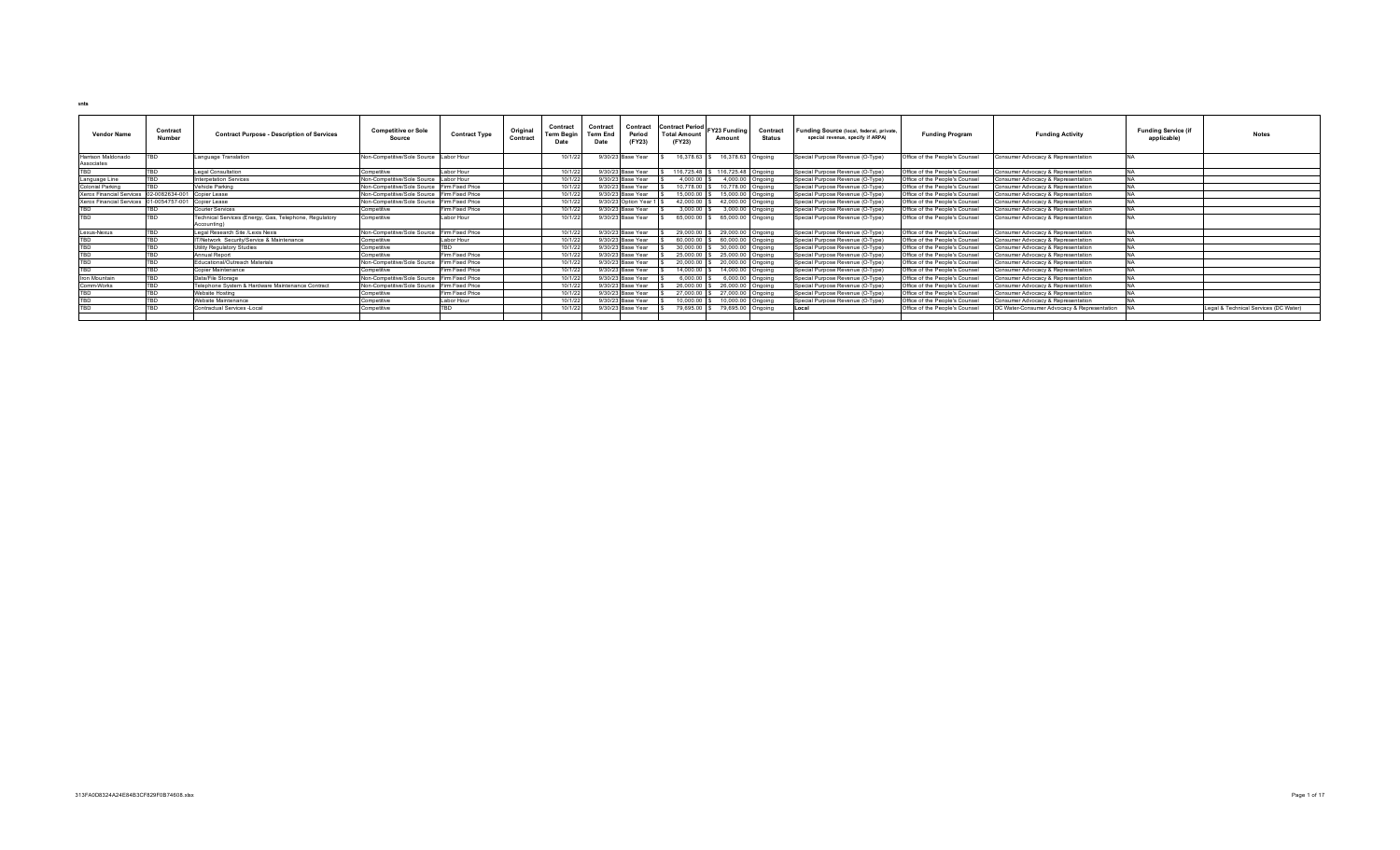| ınts<br>5501        |                 |                                                |                                      |                             |                                              |                           |                                                      |  |  |                                                                                                                          |                        |                         |                                           |              |
|---------------------|-----------------|------------------------------------------------|--------------------------------------|-----------------------------|----------------------------------------------|---------------------------|------------------------------------------------------|--|--|--------------------------------------------------------------------------------------------------------------------------|------------------------|-------------------------|-------------------------------------------|--------------|
| <b>Grantee Name</b> | Grant<br>Number | <b>Grant Purpose - Description of Services</b> | <b>Competitive or Sole</b><br>Source | Original<br>Grant<br>Amount | Grant Term Grant Term<br>Begin Date End Date | Grant<br>Period<br>(FY23) | <b>Grant Period</b><br><b>Total Amount</b><br>(FY23) |  |  | <b>Funding Source (local,</b><br><b>EY23</b> Funding Grant Status federal, private, special revenue,<br>specify if ARPA) | <b>Funding Program</b> | <b>Funding Activity</b> | <b>Funding Service (if</b><br>applicable) | <b>Notes</b> |
| $N/\Delta$          |                 |                                                |                                      |                             |                                              |                           |                                                      |  |  |                                                                                                                          |                        |                         |                                           |              |
|                     |                 |                                                |                                      |                             |                                              |                           |                                                      |  |  |                                                                                                                          |                        |                         |                                           |              |
|                     |                 |                                                |                                      |                             |                                              |                           |                                                      |  |  |                                                                                                                          |                        |                         |                                           |              |
|                     |                 |                                                |                                      |                             |                                              |                           |                                                      |  |  |                                                                                                                          |                        |                         |                                           |              |
|                     |                 |                                                |                                      |                             |                                              |                           |                                                      |  |  |                                                                                                                          |                        |                         |                                           |              |
|                     |                 |                                                |                                      |                             |                                              |                           |                                                      |  |  |                                                                                                                          |                        |                         |                                           |              |
|                     |                 |                                                |                                      |                             |                                              |                           |                                                      |  |  |                                                                                                                          |                        |                         |                                           |              |
|                     |                 |                                                |                                      |                             |                                              |                           |                                                      |  |  |                                                                                                                          |                        |                         |                                           |              |
|                     |                 |                                                |                                      |                             |                                              |                           |                                                      |  |  |                                                                                                                          |                        |                         |                                           |              |
|                     |                 |                                                |                                      |                             |                                              |                           |                                                      |  |  |                                                                                                                          |                        |                         |                                           |              |
|                     |                 |                                                |                                      |                             |                                              |                           |                                                      |  |  |                                                                                                                          |                        |                         |                                           |              |
|                     |                 |                                                |                                      |                             |                                              |                           |                                                      |  |  |                                                                                                                          |                        |                         |                                           |              |
|                     |                 |                                                |                                      |                             |                                              |                           |                                                      |  |  |                                                                                                                          |                        |                         |                                           |              |
|                     |                 |                                                |                                      |                             |                                              |                           |                                                      |  |  |                                                                                                                          |                        |                         |                                           |              |
|                     |                 |                                                |                                      |                             |                                              |                           |                                                      |  |  |                                                                                                                          |                        |                         |                                           |              |
|                     |                 |                                                |                                      |                             |                                              |                           |                                                      |  |  |                                                                                                                          |                        |                         |                                           |              |
|                     |                 |                                                |                                      |                             |                                              |                           |                                                      |  |  |                                                                                                                          |                        |                         |                                           |              |
|                     |                 |                                                |                                      |                             |                                              |                           |                                                      |  |  |                                                                                                                          |                        |                         |                                           |              |
|                     |                 |                                                |                                      |                             |                                              |                           |                                                      |  |  |                                                                                                                          |                        |                         |                                           |              |
|                     |                 |                                                |                                      |                             |                                              |                           |                                                      |  |  |                                                                                                                          |                        |                         |                                           |              |
|                     |                 |                                                |                                      |                             |                                              |                           |                                                      |  |  |                                                                                                                          |                        |                         |                                           |              |
|                     |                 |                                                |                                      |                             |                                              |                           |                                                      |  |  |                                                                                                                          |                        |                         |                                           |              |
|                     |                 |                                                |                                      |                             |                                              |                           |                                                      |  |  |                                                                                                                          |                        |                         |                                           |              |
|                     |                 |                                                |                                      |                             |                                              |                           |                                                      |  |  |                                                                                                                          |                        |                         |                                           |              |
|                     |                 |                                                |                                      |                             |                                              |                           |                                                      |  |  |                                                                                                                          |                        |                         |                                           |              |
|                     |                 |                                                |                                      |                             |                                              |                           |                                                      |  |  |                                                                                                                          |                        |                         |                                           |              |
|                     |                 |                                                |                                      |                             |                                              |                           |                                                      |  |  |                                                                                                                          |                        |                         |                                           |              |
|                     |                 |                                                |                                      |                             |                                              |                           |                                                      |  |  |                                                                                                                          |                        |                         |                                           |              |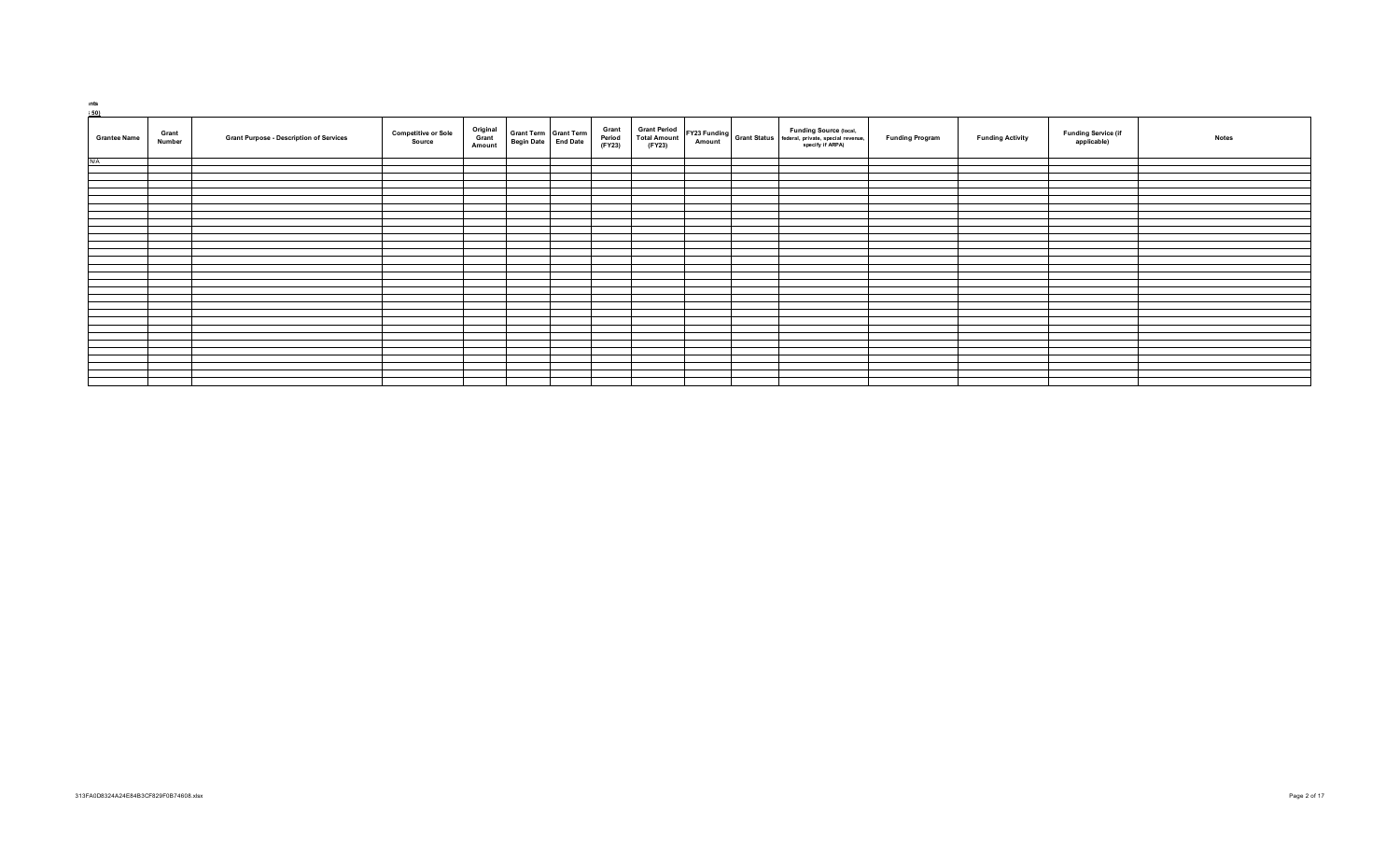| Vendor / Grantee<br>Name | Contract<br>Number.<br>Grant<br><b>Number</b> | <b>Contract / Grant Purpose - Description of</b><br><b>Services</b> | <b>Competitive or Sole Source</b>  | <b>Contract Type (N/A for</b><br>Grants) | Original<br><b>Contract / Grant</b><br>Amoun | Contract<br><b>Grant Term</b><br><b>Begin Date</b> | Contract<br><b>Grant Term</b><br><b>End Date</b> | Contract<br><b>Grant Period</b><br>(FY23) | Contract / Grant<br><b>Period Total</b><br>Amount (FY23) | FY23 Funding<br>Amount | Contract /<br><b>Grant Status</b> | Funding Source (local, federal, private,<br>special revenue, specify if ARPA) | <b>Funding Program</b>                             | <b>Funding Activity</b>            | Fundina<br>Service (if<br>applicable | <b>Funding</b><br>CSG | <b>Notes</b>                                                                   |
|--------------------------|-----------------------------------------------|---------------------------------------------------------------------|------------------------------------|------------------------------------------|----------------------------------------------|----------------------------------------------------|--------------------------------------------------|-------------------------------------------|----------------------------------------------------------|------------------------|-----------------------------------|-------------------------------------------------------------------------------|----------------------------------------------------|------------------------------------|--------------------------------------|-----------------------|--------------------------------------------------------------------------------|
| <b>TBD</b>               |                                               | Office Supplies                                                     | Competitive                        | im Fixed Price                           | 60.012.24                                    | 10/1/22                                            |                                                  | 9/30/23 Base Year                         | 60.012.24                                                | 60.012.24 Ongoing      |                                   | Special Purpose Revenue (O-Type)                                              | Office of the People's Counsel                     | onsumer Advocacy & Representation  | <b>NA</b>                            |                       |                                                                                |
| <b>OFRM</b>              | TBD.                                          | Utilities                                                           | Non-Competitive/Sole Source        | Firm Fixed Price                         | 44.60                                        | 10/1/2                                             |                                                  | 9/30/23 Base Year                         | 44.60                                                    |                        | 44.60 Ongoing                     | Special Purpose Revenue (O-Type)                                              | Office of the People's Counsel                     | onsumer Advocacy & Representation  | NΔ                                   |                       |                                                                                |
| OCTO                     | TBD                                           | Telecommunications                                                  | Non-Competitive/Sole Source        | im Fixed Price                           | 64.669.05                                    | 10/1/2                                             |                                                  | 9/30/23 Base Year                         | 64.669.05                                                | 64.669.05 Ongoing      |                                   | Special Purpose Revenue (O-Type)                                              | Office of the People's Counse                      | onsumer Advocacy & Representation  | NΔ                                   |                       |                                                                                |
| OFRM                     | TRD                                           | <b>Building Rent</b>                                                | avitition.                         | Firm Fixed Price                         | 1 536 594 35                                 | 10/1/2                                             |                                                  | 9/30/23 Base Year                         | 1 536 594 35 \$                                          | 1 536 594 35 Ongoing   |                                   | Special Purpose Revenue (O-Type)                                              | Office of the People's Counse                      | onsumer Advocacy & Representation  | NΔ                                   |                       |                                                                                |
| OFRM                     | TBD                                           | Occupancy                                                           | Non-Competitive/Sole Source        |                                          | 2 175 01                                     | 10/1/22                                            |                                                  | 9/30/23 Base Year                         | 2.175.01                                                 |                        | 2 175 01 Ongoing                  | Special Purpose Revenue (O-Type)                                              | Office of the People's Counsel                     | Consumer Advocacy & Representation | NA.                                  |                       |                                                                                |
|                          |                                               |                                                                     |                                    |                                          |                                              |                                                    |                                                  | Total                                     | \$ 166349525                                             | 1.663.495.3            |                                   |                                                                               |                                                    |                                    |                                      |                       |                                                                                |
| TBD                      |                                               | Travel-Local                                                        |                                    | <b>Firm Fixed Price</b>                  | 35,000.00                                    | 10/1/2                                             |                                                  | 9/30/22 Base Year                         | 35,000.00                                                | 35,000.00 Ongoing      |                                   | Special Purpose Revenue (O-Type)                                              | OFFICE OF THE PEOPLE'S COUNS FINANCIAL MANAGEMENT  |                                    | N/A                                  |                       |                                                                                |
| TBD                      | TBD.                                          | Travel-Out of Town                                                  |                                    | Firm Fixed Price                         | 55,000.00                                    | 10/1/2                                             |                                                  | 9/30/22 Base Year                         | 55,000.00                                                | 55,000.00 Ongoing      |                                   | Special Purpose Revenue (O-Type)                                              | OFFICE OF THE PEOPLE'S COUNSFINANCIAL MANAGEMENT   |                                    | N/A                                  |                       |                                                                                |
| TRD                      | TBD                                           | Maintenance and Repair-Auto                                         | TRN                                |                                          | 1.698.20                                     | 10/1/2                                             |                                                  | 9/30/22 Base Year                         | 1.698.20                                                 |                        | 1,698.20 Ongoing                  | Special Purpose Revenue (O-Type)                                              | OFFICE OF THE PEOPLE'S COUNS FLEET MANAGEMENT      |                                    | N/A                                  |                       | 40 Auto repairs                                                                |
| <b>TRD</b>               | TRD                                           | Maintenance and Repair-Mach                                         | TRD                                |                                          | 75,000.00                                    | 10/1/2                                             |                                                  | 9/30/22 Base Year                         | 75,000.00                                                | 75,000.00 Ongoing      |                                   | Special Purpose Revenue (O-Type)                                              | OFFICE OF THE PEOPLE'S COUNS PROPERTY MANAGEMENT   |                                    | N/A                                  |                       | 40 Legal and Technical Support; Utility Studies; Utility-<br>Climate Town Hall |
| TBD                      | TBD                                           | Professional Services                                               | TRN                                | <b>TBD</b>                               | 882.333.19                                   | 10/1/2                                             |                                                  | 9/30/22 Base Year                         | 882.333.19                                               | 882,333.19 Ongoing     |                                   | Special Purpose Revenue (O-Type)                                              | OFFICE OF THE PEOPLE'S COUNS FINANCIAL MANAGEMENT  |                                    | N/A                                  |                       |                                                                                |
| <b>TBD</b>               | TBD.                                          | Office Support                                                      |                                    | <b>TRD</b>                               | 85,000.00                                    | 10/1/2                                             |                                                  | 9/30/22 Base Year                         | 85,000.00                                                | 85,000.00 Ongoing      |                                   | Special Purpose Revenue (O-Type)                                              | OFFICE OF THE PEOPLE'S COUNS FINANCIAL MANAGEMENT  |                                    | N/A                                  |                       |                                                                                |
| <b>TRD</b>               |                                               | Printing                                                            |                                    | Firm Fixed Price                         | 40,000.00                                    | 10/1/2                                             |                                                  | 9/30/22 Base Year                         | 40.000.00                                                | 40,000.00 Ongoing      |                                   | Special Purpose Revenue (O-Type)                                              | OFFICE OF THE PEOPLE'S COUNSFINANCIAL MANAGEMENT   |                                    | N/A                                  |                       |                                                                                |
| TBD                      |                                               | Advertising                                                         |                                    | Firm Fixed Price                         | 100,000.00                                   | 10/1/2                                             |                                                  | 9/30/22 Base Year                         | 100.000.00                                               | 100,000.00 Ongoing     |                                   | Special Purpose Revenue (O-Type)                                              | OFFICE OF THE PEOPLE'S COUNSFINANCIAL MANAGEMENT   |                                    | $NI/\Delta$                          |                       |                                                                                |
| TBD                      |                                               | Postage                                                             | Non-Competitive/Sole Source        | Firm Fixed Price                         | 5.500.00                                     | 10/1/2                                             |                                                  | 9/30/22 Base Year                         | 5,500.00                                                 |                        | 5.500.00 Ongoing                  | Special Purpose Revenue (O-Type)                                              | OFFICE OF THE PEOPLE'S COUNS FINANCIAL MANAGEMENT  |                                    | N/A                                  |                       |                                                                                |
| <b>TRD</b>               | <b>TRD</b>                                    | Employee Training                                                   |                                    |                                          | 30,000.00                                    | 10/1/2                                             |                                                  | 9/30/22 Base Year                         | 30,000.00                                                | 30,000.00 Ongoing      |                                   | Special Purpose Revenue (O-Type)                                              | OFFICE OF THE PEOPLE'S COUNSFINANCIAL MANAGEMENT   |                                    | N/A                                  |                       |                                                                                |
| TRN                      |                                               | Conference Fees                                                     | TRN                                | Firm Fixed Price                         | 35,000.00                                    | 10/1/2                                             |                                                  | 9/30/22 Base Year                         | 35,000.00                                                | 35,000.00 Ongoing      |                                   | Special Purpose Revenue (O-Type)                                              | OFFICE OF THE PEOPLE'S COUNS FINANCIAL MANAGEMENT  |                                    | N/A                                  |                       |                                                                                |
| <b>TRD</b>               |                                               | Membership Dues                                                     | ron                                | Firm Fixed Price                         | 25,000.00                                    | 10/1/2                                             |                                                  | 9/30/22 Base Year                         | 25,000.00                                                | 25,000.00 Ongoing      |                                   | Special Purpose Revenue (O-Type)                                              | OFFICE OF THE PEOPLE'S COUNSFINANCIAL MANAGEMENT   |                                    | N/A                                  |                       |                                                                                |
| ОСТО                     | TBD                                           | <b>OCTO IT Assessment</b>                                           | <b>Non-Competitive/Sole Source</b> | Firm Fixed Price                         | 24,417.89                                    | 10/1/2                                             | 9/30/22                                          | Base Year                                 | 24.417.89                                                | 24,417.89 Ongoing      |                                   | Special Purpose Revenue (O-Type)                                              | OFFICE OF THE PEOPLE'S COUNSINFORMATION TECHNOLOGY |                                    | N/A                                  |                       | 40 OCTO Assessment                                                             |
| <b>TBD</b>               | TBD                                           | Technical and legal consultations                                   | Competitive                        | Labor Hour                               | 40.612.24                                    | 10/1/22                                            |                                                  | 9/30/23 Base Year                         | 40.612.24                                                | 40.612.24 Ongoing      |                                   | Local                                                                         | OFFICE OF THE PEOPLE'S COUNSIDC Water Division     |                                    | N/A                                  |                       | 0 Technical and legal consulation                                              |
|                          |                                               |                                                                     |                                    |                                          |                                              |                                                    |                                                  | Total                                     | 1.434.561.52                                             | 1.434.561.52           |                                   |                                                                               |                                                    |                                    |                                      |                       |                                                                                |
|                          |                                               |                                                                     |                                    |                                          |                                              |                                                    |                                                  |                                           |                                                          |                        |                                   |                                                                               |                                                    |                                    |                                      |                       |                                                                                |
| TBD                      |                                               | Purchases-Furniture & Fixtures                                      |                                    | Firm Fixed Price                         | 20,000.00                                    | 10/1/2                                             |                                                  | 9/30/22 Base Year                         | 40.000.00                                                | 40,000,00 Ongoing      |                                   | Special Purpose Revenue (O-Type)                                              | OFFICE OF THE PEOPLE'S COUNS PROPERTY MANAGEMENT   |                                    | N/A                                  |                       |                                                                                |
| TRD.                     |                                               | Purchases-Equipment & Mach.                                         | TRD                                | Firm Fixed Price                         | 35,000.00                                    | 10/1/2                                             |                                                  | 9/30/22 Base Year                         | 35,000.00                                                | 35,000.00 Ongoing      |                                   | Special Purpose Revenue (O-Type)                                              | OFFICE OF THE PEOPLE'S COUNS PROPERTY MANAGEMENT   |                                    | N/A                                  |                       |                                                                                |
| TBD                      | <b>TRD</b>                                    | Purchases-Other Equipment                                           | <b>TRD</b>                         | Firm Fixed Price                         | 2.500.00                                     | 10/1/2                                             |                                                  | 9/30/22 Base Year                         | 2,500.00                                                 |                        | 2.500.00 Ongoing                  | Special Purpose Revenue (O-Type)                                              | OFFICE OF THE PEOPLE'S COUNSPROPERTY MANAGEMENT    |                                    | N/A                                  |                       |                                                                                |
| TBD                      | TBD                                           | Rental-Automotive Equipment                                         | <b>TBD</b>                         | Firm Fixed Price                         | 10.000.00                                    | 10/1/2                                             |                                                  | 9/30/22 Base Year                         | 10.000.00                                                | 10,000.00 Ongoing      |                                   | Special Purpose Revenue (O-Type)                                              | OFFICE OF THE PEOPLE'S COUNSFLEET MANAGEMENT       |                                    | N/A                                  |                       |                                                                                |
| <b>TBD</b>               | <b>TRD</b>                                    | Rental-Machinery & Equipment                                        | <b>TBD</b>                         | Firm Fixed Price                         | 120,000.00                                   | 10/1/21                                            |                                                  | 9/30/22 Base Year                         | 120,000.00                                               | 120,000.00 Ongoing     |                                   | Special Purpose Revenue (O-Type)                                              | OFFICE OF THE PEOPLE'S COUNSPROPERTY MANAGEMENT    |                                    | N/A                                  |                       |                                                                                |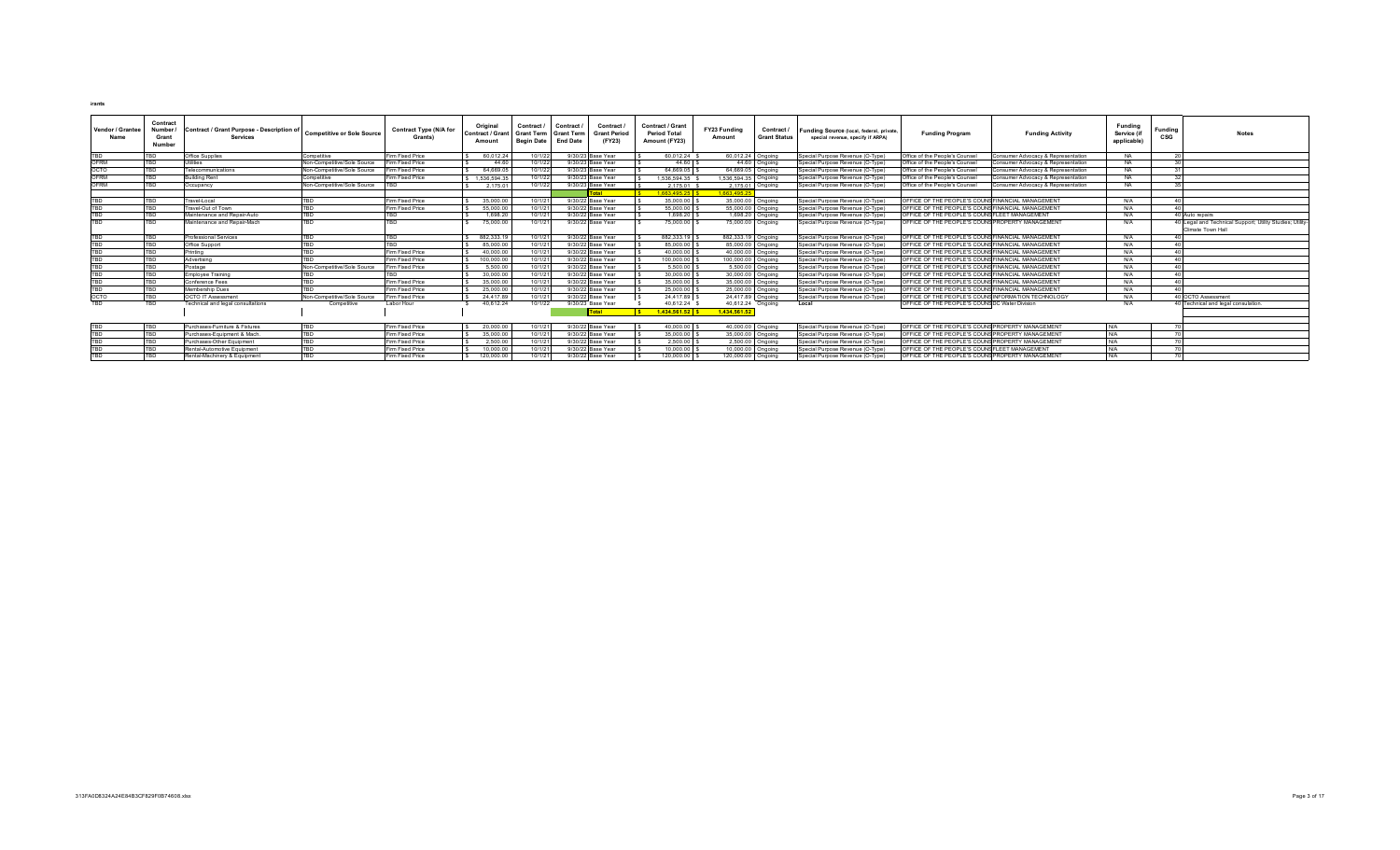## **Attachment I - Contracts & Grants Contracts (All Other CSGs): Agency Roll Up**

| <b>Contract / Procurement</b> | Vendor<br><b>Name</b>     | <b>Contract</b><br><b>Number</b>        | <b>Contract Purpose -</b><br><b>Description of Services</b> |
|-------------------------------|---------------------------|-----------------------------------------|-------------------------------------------------------------|
| Contract/Procurement          | Harrison<br>Maldonado     | TBD                                     | Language Translation                                        |
| Contract/Procurement          | TBD                       | TBD                                     | <b>Legal Consultation</b>                                   |
| Contract/Procurement          | Language Lin TBD          |                                         | <b>Interpetation Services</b>                               |
| Contract/Procurement          | <b>Colonial Parki TBD</b> |                                         | Vehicle Parking                                             |
| Contract/Procurement          |                           | Xerox Financi 02-0082634-0 Copier Lease |                                                             |
| Contract/Procurement          |                           | Xerox Financi 01-0054757-0 Copier Lease |                                                             |
| Contract/Procurement          | TBD                       | <b>TBD</b>                              | <b>Courier Services</b>                                     |
| Contract/Procurement          | <b>TBD</b>                | <b>TBD</b>                              | Technical Services (Energy,<br>Gas, Telephone, Regulatory   |
| Contract/Procurement          | Lexus-Nexus               | <b>TBD</b>                              | Legal Research Site /Lexis<br><b>Nexis</b>                  |
| Contract/Procurement          | <b>TBD</b>                | <b>TBD</b>                              | IT/Network Security/Service<br>& Maintenance                |
| Contract/Procurement          | <b>TBD</b>                | <b>TBD</b>                              | <b>Utility Regulatory Studies</b>                           |
| Contract/Procurement          | <b>TBD</b>                | TBD                                     | <b>Annual Report</b>                                        |
| Contract/Procurement          | TBD                       | TBD                                     | Educational/Outreach<br><b>Materials</b>                    |
| Contract/Procurement          | TBD                       | <b>TBD</b>                              | <b>Copier Maintenance</b>                                   |
| Contract/Procurement          | Iron Mountain TBD         |                                         | Data/File Storage                                           |
| Contract/Procurement          | Comm-Works   TBD          |                                         | Telephone System &<br>Hardware Maintenance                  |
| Contract/Procurement          | TBD                       | TBD                                     | <b>Website Hosting</b>                                      |
| Contract/Procurement          | TBD                       | TBD                                     | <b>Website Maintenance</b>                                  |
| Contract/Procurement          | TBD                       | TBD                                     | <b>Contractual Services -Local</b>                          |
|                               |                           |                                         |                                                             |

| Contract/Procurement | TBD. | TBD. | <b>Office Supplies</b> |
|----------------------|------|------|------------------------|
| Contract/Procurement | OFRM | TBD  | <b>Utilities</b>       |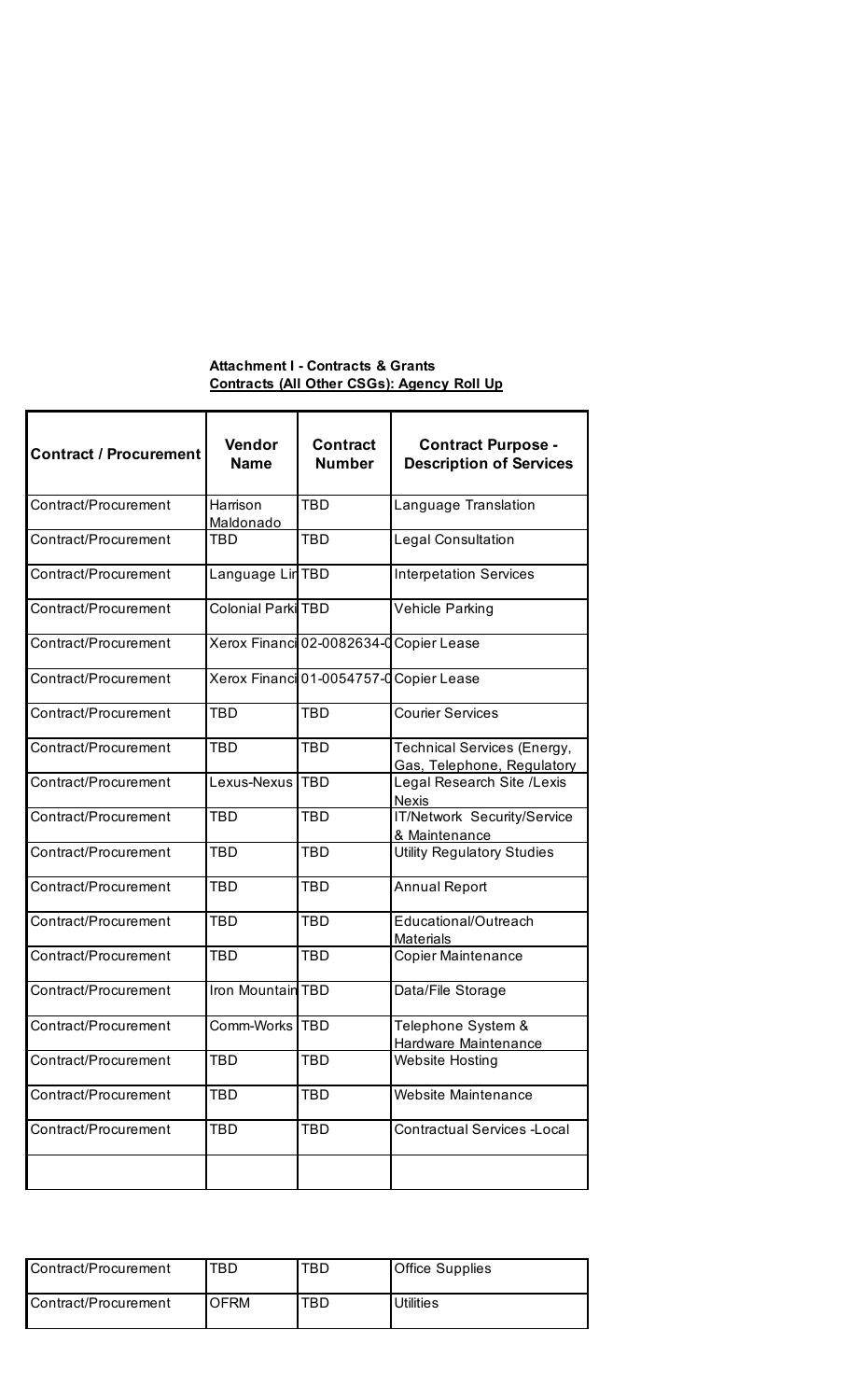| <b>OCTO</b> | TBD        | Telecommunications                   |
|-------------|------------|--------------------------------------|
| <b>OFRM</b> | <b>TBD</b> | <b>Building Rent</b>                 |
| <b>OFRM</b> | <b>TBD</b> | Occupancy                            |
|             |            |                                      |
|             |            |                                      |
|             |            | Travel-Local                         |
| <b>TBD</b>  | <b>TBD</b> | Travel-Out of Town                   |
| <b>TBD</b>  | <b>TBD</b> | Maintenance and Repair-Auto          |
| <b>TBD</b>  | <b>TBD</b> | Maintenance and Repair-Mach          |
| <b>TBD</b>  | <b>TBD</b> | <b>Professional Services</b>         |
| <b>TBD</b>  | <b>TBD</b> | Office Support                       |
| <b>TBD</b>  | <b>TBD</b> | Printing                             |
| <b>TBD</b>  | <b>TBD</b> | Advertising                          |
| <b>TBD</b>  | <b>TBD</b> | Postage                              |
| <b>TBD</b>  | <b>TBD</b> | <b>Employee Training</b>             |
| <b>TBD</b>  | <b>TBD</b> | <b>Conference Fees</b>               |
| <b>TBD</b>  | <b>TBD</b> | Membership Dues                      |
| <b>OCTO</b> | <b>TBD</b> | <b>OCTO IT Assessment</b>            |
| <b>TBD</b>  | <b>TBD</b> | Technical and legal<br>consultations |
|             | <b>TBD</b> | <b>TBD</b>                           |

| Contract/Procurement | TBD        | TBD        | Purchases-Furniture & Fixtures   |
|----------------------|------------|------------|----------------------------------|
| Contract/Procurement | TBD        | TBD        | Purchases-Equipment & Mach       |
| Contract/Procurement | TBD        | TBD        | <b>Purchases-Other Equipment</b> |
| Contract/Procurement | TBD        | <b>TBD</b> | Rental-Automotive Equipment      |
| Contract/Procurement | TBD        | TBD        | Rental-Machinery & Equipmen      |
| Contract/Procurement | <b>TBD</b> | <b>TBD</b> | <b>IT Hardware Acquisitions</b>  |
| Contract/Procurement | TBD        | TBD        | <b>IT Software Acquisitions</b>  |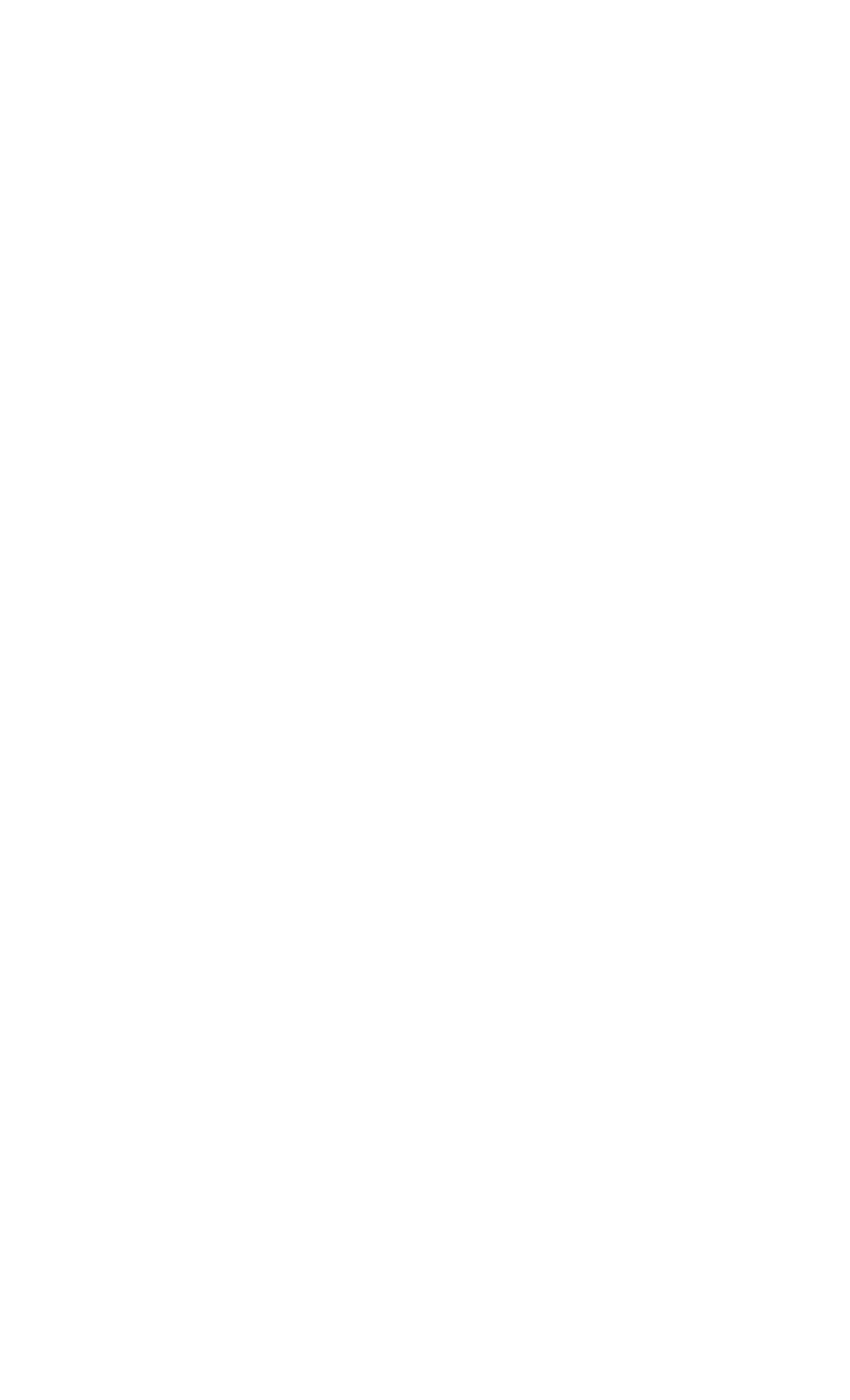| <b>Competitive or Sole Source</b> | <b>Contract Type</b>    | <b>Original Contract</b> | <b>Contract</b><br><b>Term</b><br><b>Begin Date</b> | <b>Contract</b><br><b>Term End</b><br><b>Date</b> |
|-----------------------------------|-------------------------|--------------------------|-----------------------------------------------------|---------------------------------------------------|
| Non-Competitive/Sole Source       | Labor Hour              |                          | 10/1/22                                             | 9/30/23                                           |
| Competitive                       | Labor Hour              |                          | 10/1/22                                             | 9/30/23                                           |
| Non-Competitive/Sole Source       | Labor Hour              |                          | 10/1/22                                             | 9/30/23                                           |
| Non-Competitive/Sole Source       | Firm Fixed Price        |                          | 10/1/22                                             | 9/30/23                                           |
| Non-Competitive/Sole Source       | Firm Fixed Price        |                          | 10/1/22                                             | 9/30/23                                           |
| Non-Competitive/Sole Source       | Firm Fixed Price        |                          | 10/1/22                                             | 9/30/23                                           |
| Competitive                       | Firm Fixed Price        |                          | 10/1/22                                             | 9/30/23                                           |
| Competitive                       | Labor Hour              |                          | 10/1/22                                             | 9/30/23                                           |
| Non-Competitive/Sole Source       | Firm Fixed Price        |                          | 10/1/22                                             | 9/30/23                                           |
| Competitive                       | Labor Hour              |                          | 10/1/22                                             | 9/30/23                                           |
| Competitive                       | <b>TBD</b>              |                          | 10/1/22                                             | 9/30/23                                           |
| Competitive                       | Firm Fixed Price        |                          | 10/1/22                                             | 9/30/23                                           |
| Non-Competitive/Sole Source       | Firm Fixed Price        |                          | 10/1/22                                             | 9/30/23                                           |
| Competitive                       | Firm Fixed Price        |                          | 10/1/22                                             | 9/30/23                                           |
| Non-Competitive/Sole Source       | <b>Firm Fixed Price</b> |                          | 10/1/22                                             | 9/30/23                                           |
| Non-Competitive/Sole Source       | Firm Fixed Price        |                          | 10/1/22                                             | 9/30/23                                           |
| Competitive                       | Firm Fixed Price        |                          | 10/1/22                                             | 9/30/23                                           |
| Competitive                       | Labor Hour              |                          | 10/1/22                                             | 9/30/23                                           |
| Competitive                       | <b>TBD</b>              |                          | 10/1/22                                             | 9/30/23                                           |
|                                   |                         |                          |                                                     |                                                   |

| <b>Competitive</b>          | <b>Firm Fixed Price</b> | 10/1/22 | 9/30/23 |
|-----------------------------|-------------------------|---------|---------|
| Non-Competitive/Sole Source | l Firm Fixed Price      | 10/1/22 | 9/30/23 |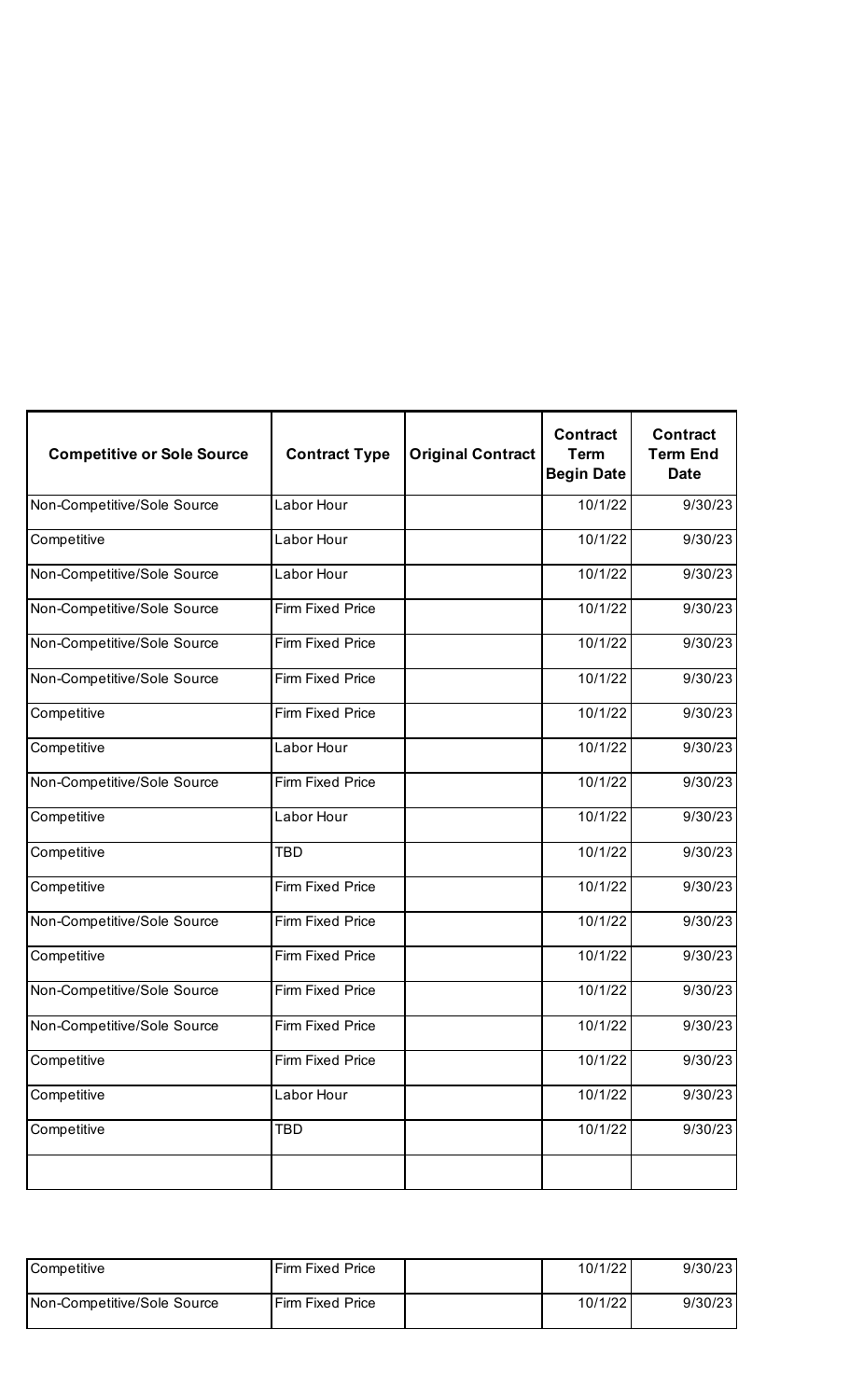| Non-Competitive/Sole Source | Firm Fixed Price | 10/1/22 | 9/30/23 |
|-----------------------------|------------------|---------|---------|
| Competitive                 | Firm Fixed Price | 10/1/22 | 9/30/23 |
| Non-Competitive/Sole Source | <b>TBD</b>       | 10/1/22 | 9/30/23 |
|                             |                  |         |         |
| <b>TBD</b>                  | Firm Fixed Price | 10/1/21 | 9/30/22 |
| <b>TBD</b>                  | Firm Fixed Price | 10/1/21 | 9/30/22 |
| <b>TBD</b>                  | <b>TBD</b>       | 10/1/21 | 9/30/22 |
| <b>TBD</b>                  | <b>TBD</b>       | 10/1/21 | 9/30/22 |
| <b>TBD</b>                  | <b>TBD</b>       | 10/1/21 | 9/30/22 |
| <b>TBD</b>                  | <b>TBD</b>       | 10/1/21 | 9/30/22 |
| <b>TBD</b>                  | Firm Fixed Price | 10/1/21 | 9/30/22 |
| <b>TBD</b>                  | Firm Fixed Price | 10/1/21 | 9/30/22 |
| Non-Competitive/Sole Source | Firm Fixed Price | 10/1/21 | 9/30/22 |
| <b>TBD</b>                  | <b>TBD</b>       | 10/1/21 | 9/30/22 |
| <b>TBD</b>                  | Firm Fixed Price | 10/1/21 | 9/30/22 |
| <b>TBD</b>                  | Firm Fixed Price | 10/1/21 | 9/30/22 |
| Non-Competitive/Sole Source | Firm Fixed Price | 10/1/21 | 9/30/22 |
| Competitive                 | Labor Hour       | 10/1/22 | 9/30/23 |
|                             |                  |         |         |
|                             |                  |         |         |

| <b>TBD</b> | Firm Fixed Price | 10/1/21 | 9/30/22 |
|------------|------------------|---------|---------|
| <b>TBD</b> | Firm Fixed Price | 10/1/21 | 9/30/22 |
| <b>TBD</b> | Firm Fixed Price | 10/1/21 | 9/30/22 |
| TBD        | Firm Fixed Price | 10/1/21 | 9/30/22 |
| <b>TBD</b> | Firm Fixed Price | 10/1/21 | 9/30/22 |
| <b>TBD</b> | Firm Fixed Price | 10/1/21 | 9/30/22 |
| TBD        | Firm Fixed Price | 10/1/21 | 9/30/22 |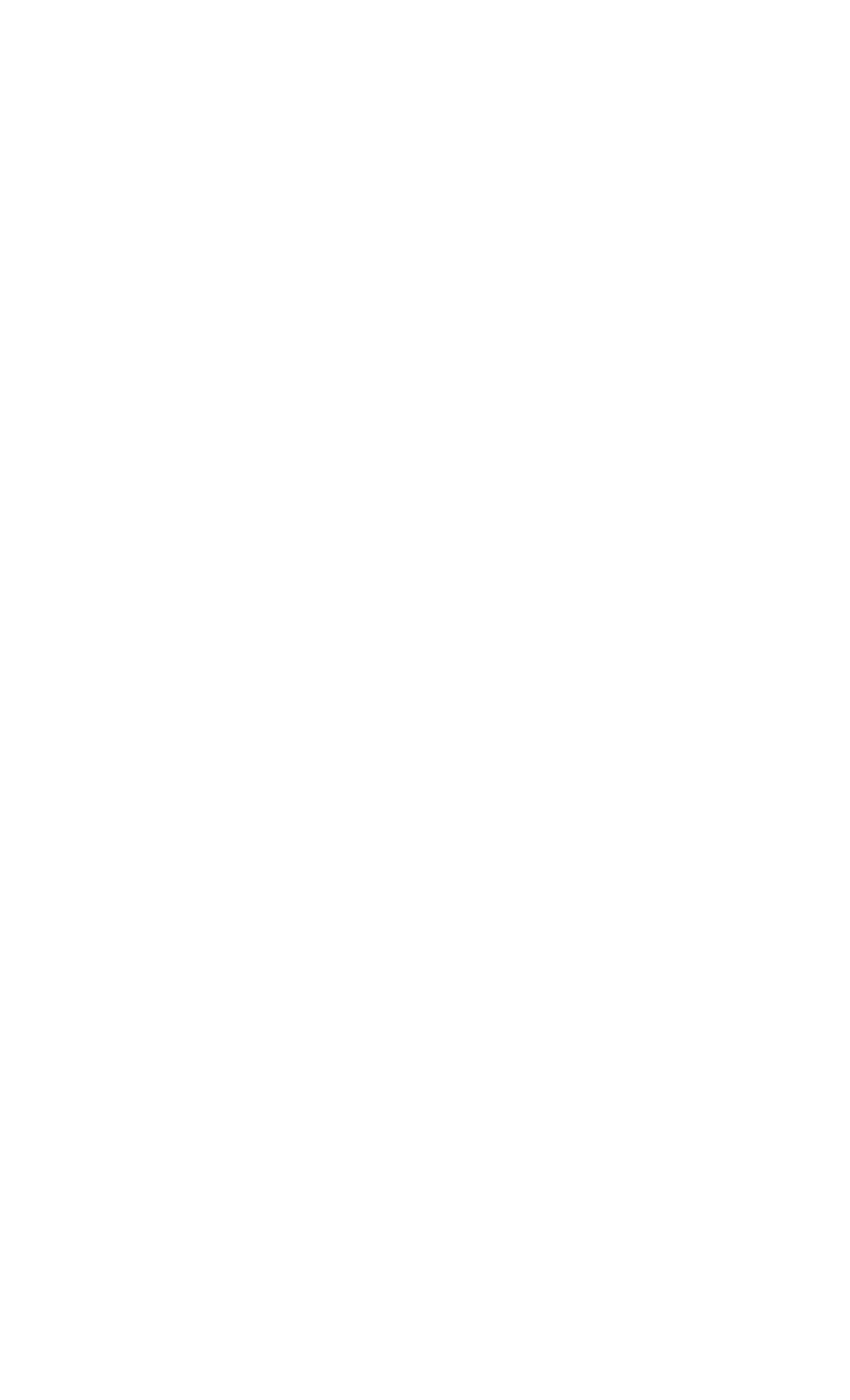| <b>Contract Period</b><br>(FY23) |                | <b>Contract Period Total</b><br><b>Amount (FY23)</b> | <b>FY23 Funding</b><br><b>Amount</b> | <b>Contract</b><br><b>Status</b> |
|----------------------------------|----------------|------------------------------------------------------|--------------------------------------|----------------------------------|
| <b>Base Year</b>                 | \$             | 16,378.63                                            | \$<br>16,378.63                      | Ongoing                          |
| <b>Base Year</b>                 | \$             | 116,725.48                                           | \$<br>116,725.48                     | Ongoing                          |
| <b>Base Year</b>                 | \$             | 4,000.00                                             | \$<br>4,000.00                       | Ongoing                          |
| <b>Base Year</b>                 | \$             | 10,778.00                                            | \$<br>10,778.00                      | Ongoing                          |
| <b>Base Year</b>                 | \$             | 15,000.00                                            | \$<br>15,000.00                      | Ongoing                          |
| Option Year 1                    | \$             | 42,000.00                                            | \$<br>42,000.00                      | Ongoing                          |
| <b>Base Year</b>                 | \$             | 3,000.00                                             | \$<br>3,000.00                       | Ongoing                          |
| <b>Base Year</b>                 | \$             | 65,000.00                                            | \$<br>65,000.00                      | Ongoing                          |
| <b>Base Year</b>                 | \$             | 29,000.00                                            | \$<br>29,000.00                      | Ongoing                          |
| <b>Base Year</b>                 | \$             | 60,000.00                                            | \$<br>60,000.00                      | Ongoing                          |
| <b>Base Year</b>                 | \$             | 30,000.00                                            | \$<br>30,000.00                      | Ongoing                          |
| <b>Base Year</b>                 | \$             | 25,000.00                                            | \$<br>25,000.00                      | Ongoing                          |
| <b>Base Year</b>                 | $\mathfrak{S}$ | 20,000.00                                            | \$<br>20,000.00                      | Ongoing                          |
| <b>Base Year</b>                 | \$             | 14,000.00                                            | \$<br>14,000.00                      | Ongoing                          |
| <b>Base Year</b>                 | \$             | 6,000.00                                             | \$<br>6,000.00                       | Ongoing                          |
| <b>Base Year</b>                 | \$             | 26,000.00                                            | \$<br>26,000.00                      | Ongoing                          |
| <b>Base Year</b>                 | \$             | 27,000.00                                            | \$<br>27,000.00                      | Ongoing                          |
| <b>Base Year</b>                 | \$             | 10,000.00                                            | \$<br>10,000.00                      | Ongoing                          |
| Base Year                        | \$             | 79,695.00                                            | \$<br>79,695.00                      | Ongoing                          |
|                                  |                |                                                      |                                      |                                  |
| <b>Total</b>                     | \$             | 599,577.11                                           | \$<br>599,577.11                     |                                  |

| <b>Base Year</b> |         |           |           | Ongoing       |
|------------------|---------|-----------|-----------|---------------|
|                  | ᠊ᠭ<br>æ | 60,012.24 | 60,012.24 |               |
| <b>Base Year</b> | ᠊ᠭ<br>Œ | 44.60     |           | 44.60 Ongoing |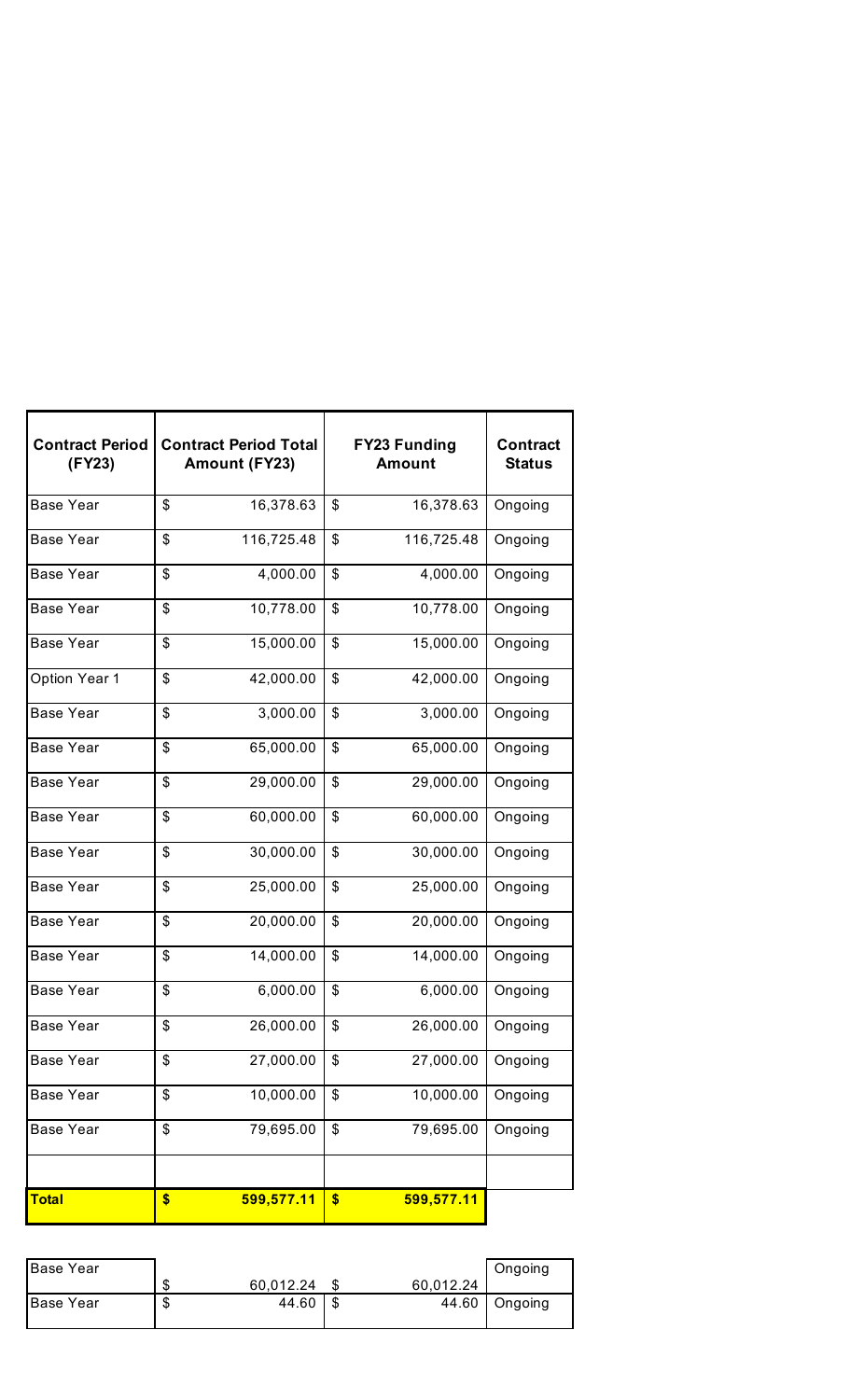| Base Year        | \$<br>40,000.00  | \$<br>40,000.00  | Ongoing |
|------------------|------------------|------------------|---------|
| <b>Base Year</b> | \$<br>35,000.00  | \$<br>35,000.00  | Ongoing |
| Base Year        | \$<br>2,500.00   | \$<br>2,500.00   | Ongoing |
| <b>Base Year</b> | \$<br>10,000.00  | \$<br>10,000.00  | Ongoing |
| <b>Base Year</b> | \$<br>120,000.00 | \$<br>120,000.00 | Ongoing |
| Base Year        | \$<br>35,000.00  | \$<br>35,000.00  | Ongoing |
| <b>Base Year</b> | \$<br>160,000.00 | \$<br>160,000.00 | Ongoing |

| <b>Base Year</b> | \$                      | 64,669.05    | \$                      | 64,669.05    | Ongoing |
|------------------|-------------------------|--------------|-------------------------|--------------|---------|
| <b>Base Year</b> | \$                      | 1,536,594.35 | \$                      | 1,536,594.35 | Ongoing |
| <b>Base Year</b> | \$                      | 2,175.01     | \$                      | 2,175.01     | Ongoing |
| <b>Total</b>     | \$                      | 1,663,495.25 | $\overline{\$}$         | 1,663,495.25 |         |
|                  |                         |              |                         |              |         |
| <b>Base Year</b> | \$                      | 35,000.00    | \$                      | 35,000.00    | Ongoing |
| <b>Base Year</b> | \$                      | 55,000.00    | \$                      | 55,000.00    | Ongoing |
| <b>Base Year</b> | \$                      | 1,698.20     | \$                      | 1,698.20     | Ongoing |
| <b>Base Year</b> | \$                      | 75,000.00    | \$                      | 75,000.00    | Ongoing |
| <b>Base Year</b> | \$                      | 882,333.19   | \$                      | 882,333.19   | Ongoing |
| <b>Base Year</b> | \$                      | 85,000.00    | $\mathfrak{S}$          | 85,000.00    | Ongoing |
| <b>Base Year</b> | \$                      | 40,000.00    | $\overline{\mathbf{s}}$ | 40,000.00    | Ongoing |
| <b>Base Year</b> | \$                      | 100,000.00   | \$                      | 100,000.00   | Ongoing |
| <b>Base Year</b> | \$                      | 5,500.00     | \$                      | 5,500.00     | Ongoing |
| <b>Base Year</b> | $\overline{\mathbf{S}}$ | 30,000.00    | $\overline{\mathbf{S}}$ | 30,000.00    | Ongoing |
| <b>Base Year</b> | \$                      | 35,000.00    | $\mathfrak{S}$          | 35,000.00    | Ongoing |
| <b>Base Year</b> | \$                      | 25,000.00    | \$                      | 25,000.00    | Ongoing |
| <b>Base Year</b> | \$                      | 24,417.89    | $\mathfrak{S}$          | 24,417.89    | Ongoing |
| <b>Base Year</b> | \$                      | 40,612.24    | \$                      | 40,612.24    | Ongoing |
| <b>Total</b>     | \$                      | 1,434,561.52 | \$                      | 1,434,561.52 |         |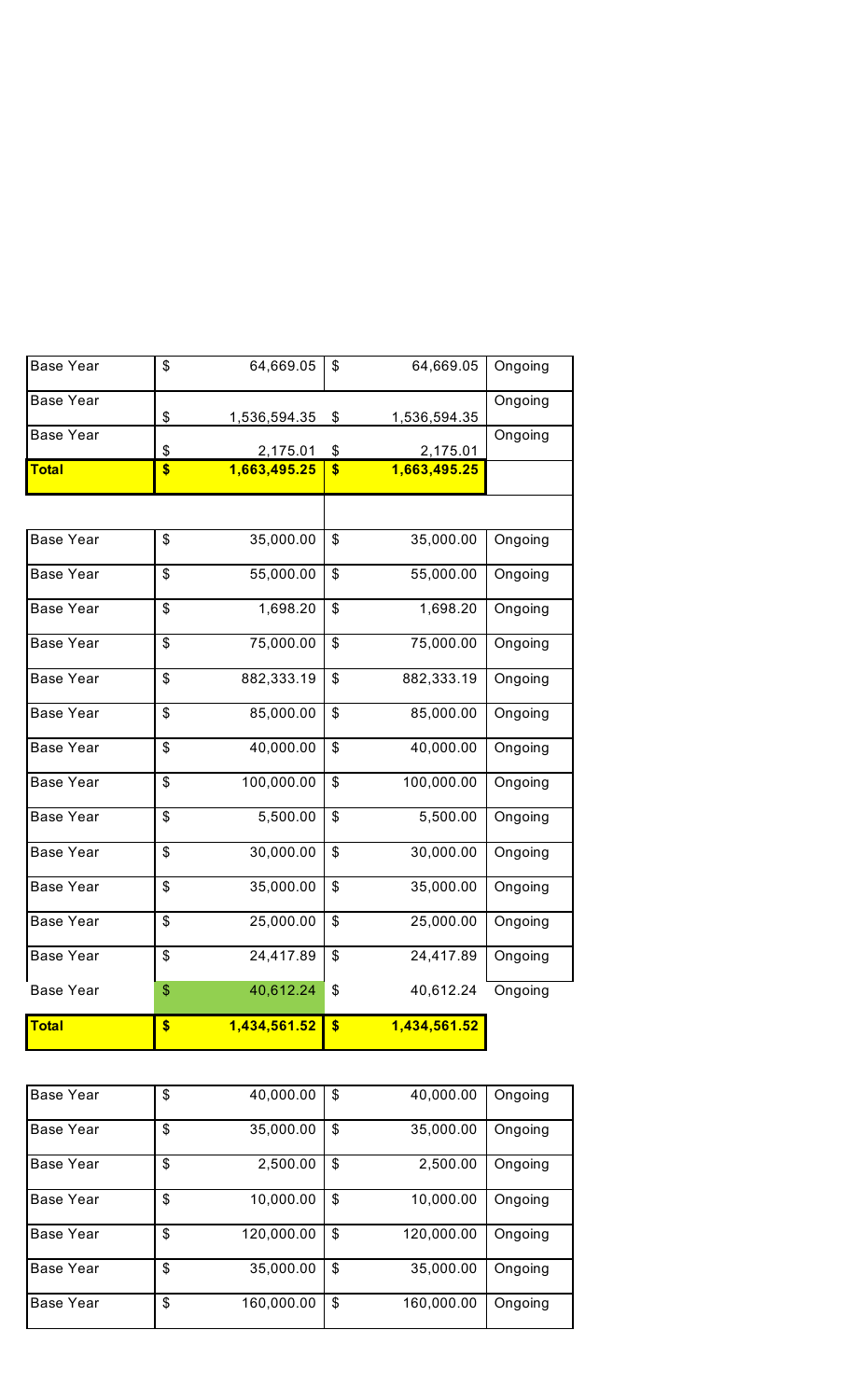| <u> Total</u>       | S | 402,500.00   | 402,500.00   |
|---------------------|---|--------------|--------------|
|                     |   |              |              |
| <b>Total Agency</b> |   | 4,100,133.88 | 4,100,133.88 |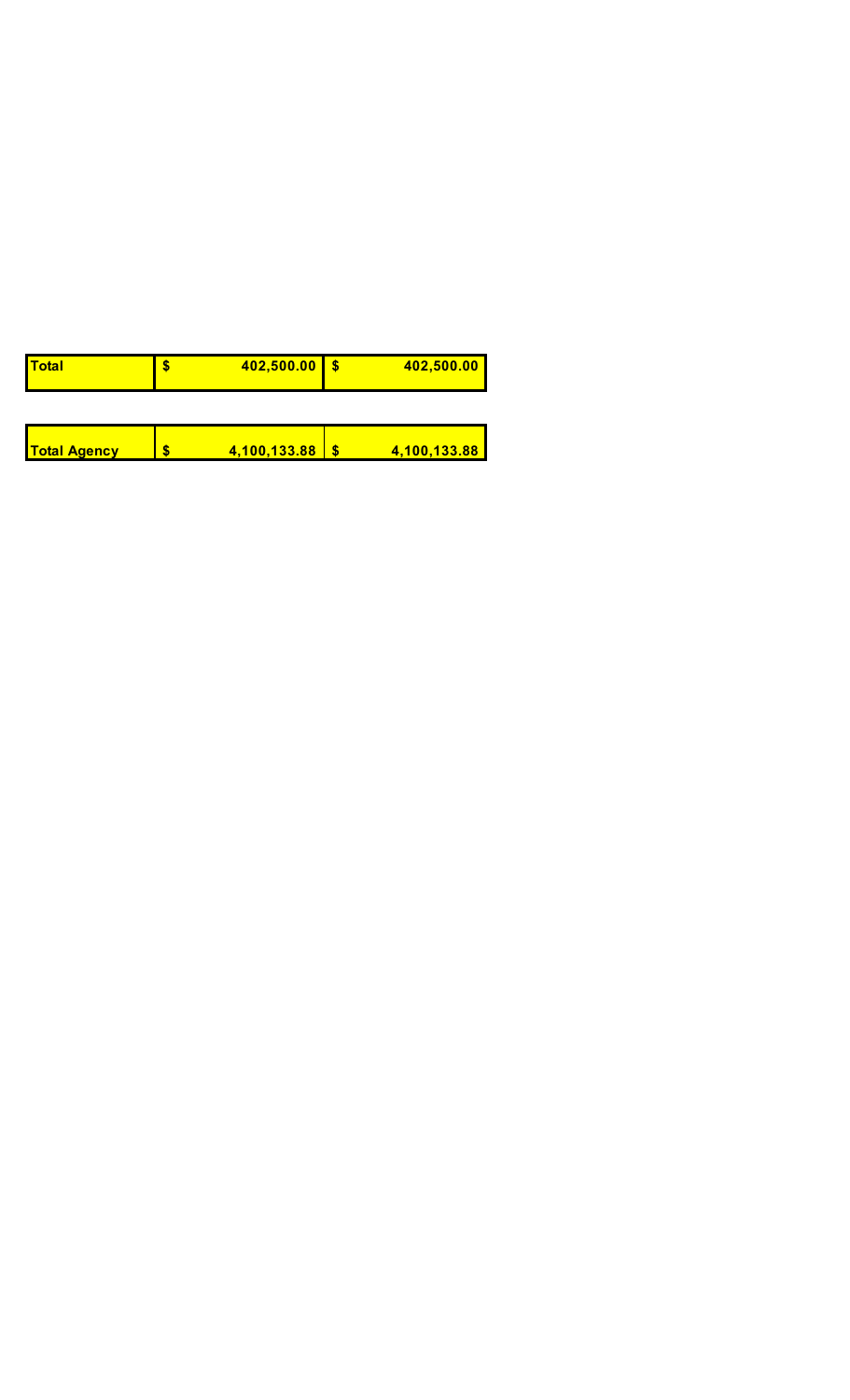| Funding Source (local, federal, private,<br>special revenue, specify if ARPA) | <b>Funding Program</b>                   |
|-------------------------------------------------------------------------------|------------------------------------------|
| Special Purpose Revenue (O-Type)                                              | OFFICE OF THE PEOPLE'S<br><b>COUNSEL</b> |
| Special Purpose Revenue (O-Type)                                              | OFFICE OF THE PEOPLE'S<br><b>COUNSEL</b> |
| Special Purpose Revenue (O-Type)                                              | OFFICE OF THE PEOPLE'S<br><b>COUNSEL</b> |
| Special Purpose Revenue (O-Type)                                              | OFFICE OF THE PEOPLE'S<br><b>COUNSEL</b> |
| Special Purpose Revenue (O-Type)                                              | OFFICE OF THE PEOPLE'S<br><b>COUNSEL</b> |
| Special Purpose Revenue (O-Type)                                              | OFFICE OF THE PEOPLE'S<br><b>COUNSEL</b> |
| Special Purpose Revenue (O-Type)                                              | OFFICE OF THE PEOPLE'S<br><b>COUNSEL</b> |
| Special Purpose Revenue (O-Type)                                              | OFFICE OF THE PEOPLE'S<br><b>COUNSEL</b> |
| Special Purpose Revenue (O-Type)                                              | OFFICE OF THE PEOPLE'S<br><b>COUNSEL</b> |
| Special Purpose Revenue (O-Type)                                              | OFFICE OF THE PEOPLE'S<br><b>COUNSEL</b> |
| Special Purpose Revenue (O-Type)                                              | OFFICE OF THE PEOPLE'S<br><b>COUNSEL</b> |
| Special Purpose Revenue (O-Type)                                              | OFFICE OF THE PEOPLE'S<br><b>COUNSEL</b> |
| Special Purpose Revenue (O-Type)                                              | OFFICE OF THE PEOPLE'S<br><b>COUNSEL</b> |
| Special Purpose Revenue (O-Type)                                              | OFFICE OF THE PEOPLE'S<br><b>COUNSEL</b> |
| Special Purpose Revenue (O-Type)                                              | OFFICE OF THE PEOPLE'S<br><b>COUNSEL</b> |
| Special Purpose Revenue (O-Type)                                              | OFFICE OF THE PEOPLE'S<br><b>COUNSEL</b> |
| Special Purpose Revenue (O-Type)                                              | OFFICE OF THE PEOPLE'S<br><b>COUNSEL</b> |
| Special Purpose Revenue (O-Type)                                              | OFFICE OF THE PEOPLE'S<br><b>COUNSEL</b> |
| Local                                                                         | OFFICE OF THE PEOPLE'S<br><b>COUNSEL</b> |
|                                                                               |                                          |

| Special Purpose Revenue (O-Type) | <b>Office of the People's Counsel</b> |
|----------------------------------|---------------------------------------|
| Special Purpose Revenue (O-Type) | <b>Office of the People's Counsel</b> |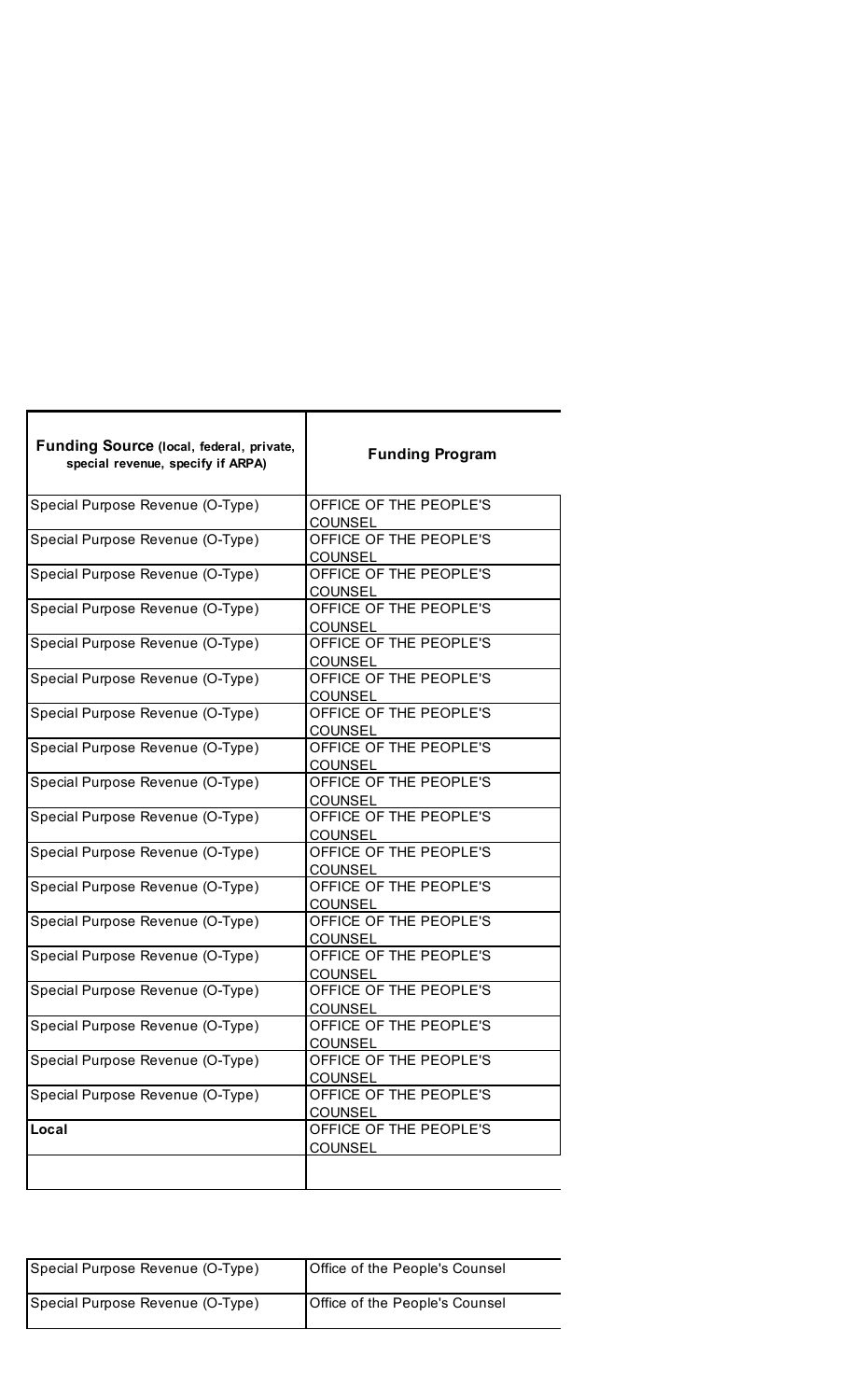| Special Purpose Revenue (O-Type) | Office of the People's Counsel           |
|----------------------------------|------------------------------------------|
| Special Purpose Revenue (O-Type) | Office of the People's Counsel           |
| Special Purpose Revenue (O-Type) | Office of the People's Counsel           |
|                                  |                                          |
|                                  |                                          |
| Special Purpose Revenue (O-Type) | OFFICE OF THE PEOPLE'S<br>COUNSEL        |
| Special Purpose Revenue (O-Type) | OFFICE OF THE PEOPLE'S<br><b>COUNSEL</b> |
| Special Purpose Revenue (O-Type) | OFFICE OF THE PEOPLE'S<br><b>COUNSEL</b> |
| Special Purpose Revenue (O-Type) | OFFICE OF THE PEOPLE'S<br><b>COUNSEL</b> |
| Special Purpose Revenue (O-Type) | OFFICE OF THE PEOPLE'S<br><b>COUNSEL</b> |
| Special Purpose Revenue (O-Type) | OFFICE OF THE PEOPLE'S<br><b>COUNSEL</b> |
| Special Purpose Revenue (O-Type) | OFFICE OF THE PEOPLE'S<br><b>COUNSEL</b> |
| Special Purpose Revenue (O-Type) | OFFICE OF THE PEOPLE'S<br><b>COUNSEL</b> |
| Special Purpose Revenue (O-Type) | OFFICE OF THE PEOPLE'S<br><b>COUNSEL</b> |
| Special Purpose Revenue (O-Type) | OFFICE OF THE PEOPLE'S<br><b>COUNSEL</b> |
| Special Purpose Revenue (O-Type) | OFFICE OF THE PEOPLE'S<br>COUNSEL        |
| Special Purpose Revenue (O-Type) | OFFICE OF THE PEOPLE'S<br><b>COUNSEL</b> |
| Special Purpose Revenue (O-Type) | OFFICE OF THE PEOPLE'S<br><b>COUNSEL</b> |
| Local                            | OFFICE OF THE PEOPLE'S COUNSEL           |

| Special Purpose Revenue (O-Type) | OFFICE OF THE PEOPLE'S |  |
|----------------------------------|------------------------|--|
|                                  | COUNSEL                |  |
| Special Purpose Revenue (O-Type) | OFFICE OF THE PEOPLE'S |  |
|                                  | COUNSEL                |  |
| Special Purpose Revenue (O-Type) | OFFICE OF THE PEOPLE'S |  |
|                                  | <b>COUNSEL</b>         |  |
| Special Purpose Revenue (O-Type) | OFFICE OF THE PEOPLE'S |  |
|                                  | COUNSEL                |  |
| Special Purpose Revenue (O-Type) | OFFICE OF THE PEOPLE'S |  |
|                                  | COUNSEL                |  |
| Special Purpose Revenue (O-Type) | OFFICE OF THE PEOPLE'S |  |
|                                  | COUNSEL                |  |
| Special Purpose Revenue (O-Type) | OFFICE OF THE PEOPLE'S |  |
|                                  | COUNSEL                |  |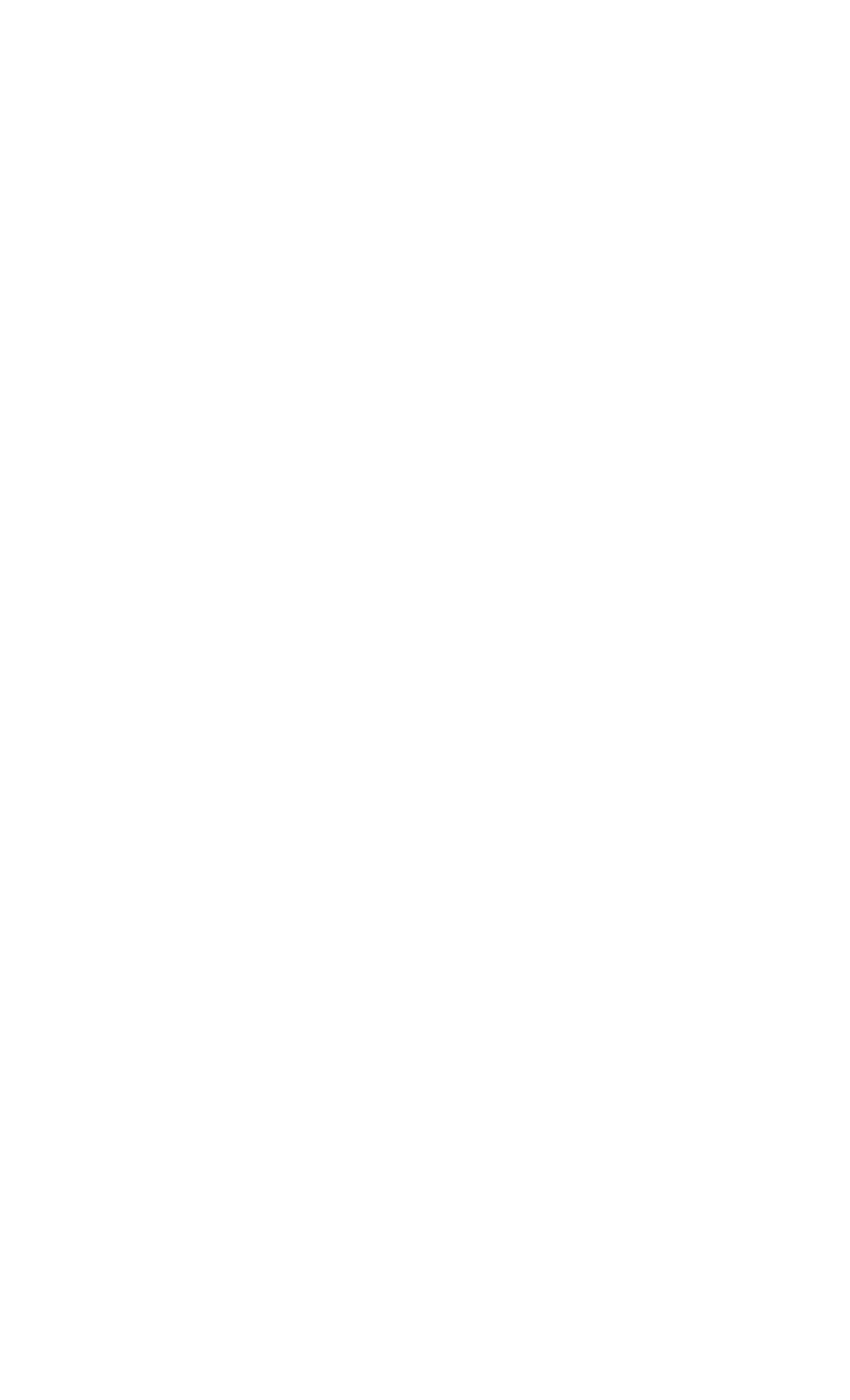| <b>Funding Activity</b>                        | <b>Funding</b><br>Service (if<br>applicable) | <b>Funding</b><br><b>CSG</b> | <b>Notes</b>                             |
|------------------------------------------------|----------------------------------------------|------------------------------|------------------------------------------|
| Consumer Advocacy & Representation             | <b>NA</b>                                    | 41                           |                                          |
| Consumer Advocacy & Representation             | <b>NA</b>                                    | 41                           |                                          |
| Consumer Advocacy & Representation             | <b>NA</b>                                    | 41                           |                                          |
| Consumer Advocacy & Representation             | <b>NA</b>                                    | 41                           |                                          |
| Consumer Advocacy & Representation             | <b>NA</b>                                    | 41                           |                                          |
| Consumer Advocacy & Representation             | <b>NA</b>                                    | 41                           |                                          |
| Consumer Advocacy & Representation             | <b>NA</b>                                    | 41                           |                                          |
| Consumer Advocacy & Representation             | <b>NA</b>                                    | 41                           |                                          |
| Consumer Advocacy & Representation             | <b>NA</b>                                    | 41                           |                                          |
| Consumer Advocacy & Representation             | <b>NA</b>                                    | 41                           |                                          |
| Consumer Advocacy & Representation             | <b>NA</b>                                    | 41                           |                                          |
| Consumer Advocacy & Representation             | <b>NA</b>                                    | 41                           |                                          |
| Consumer Advocacy & Representation             | <b>NA</b>                                    | 41                           |                                          |
| Consumer Advocacy & Representation             | <b>NA</b>                                    | 41                           |                                          |
| Consumer Advocacy & Representation             | <b>NA</b>                                    | 41                           |                                          |
| Consumer Advocacy & Representation             | <b>NA</b>                                    | 41                           |                                          |
| Consumer Advocacy & Representation             | <b>NA</b>                                    | 41                           |                                          |
| Consumer Advocacy & Representation             | <b>NA</b>                                    | 41                           |                                          |
| DC Water-Consumer Advocacy &<br>Representation | <b>NA</b>                                    | 41                           | Legal & Technical Services (DC<br>Water) |

| Consumer Advocacy & Representation | NA | nr<br>zu |  |
|------------------------------------|----|----------|--|
| Consumer Advocacy & Representation | NA | 30       |  |